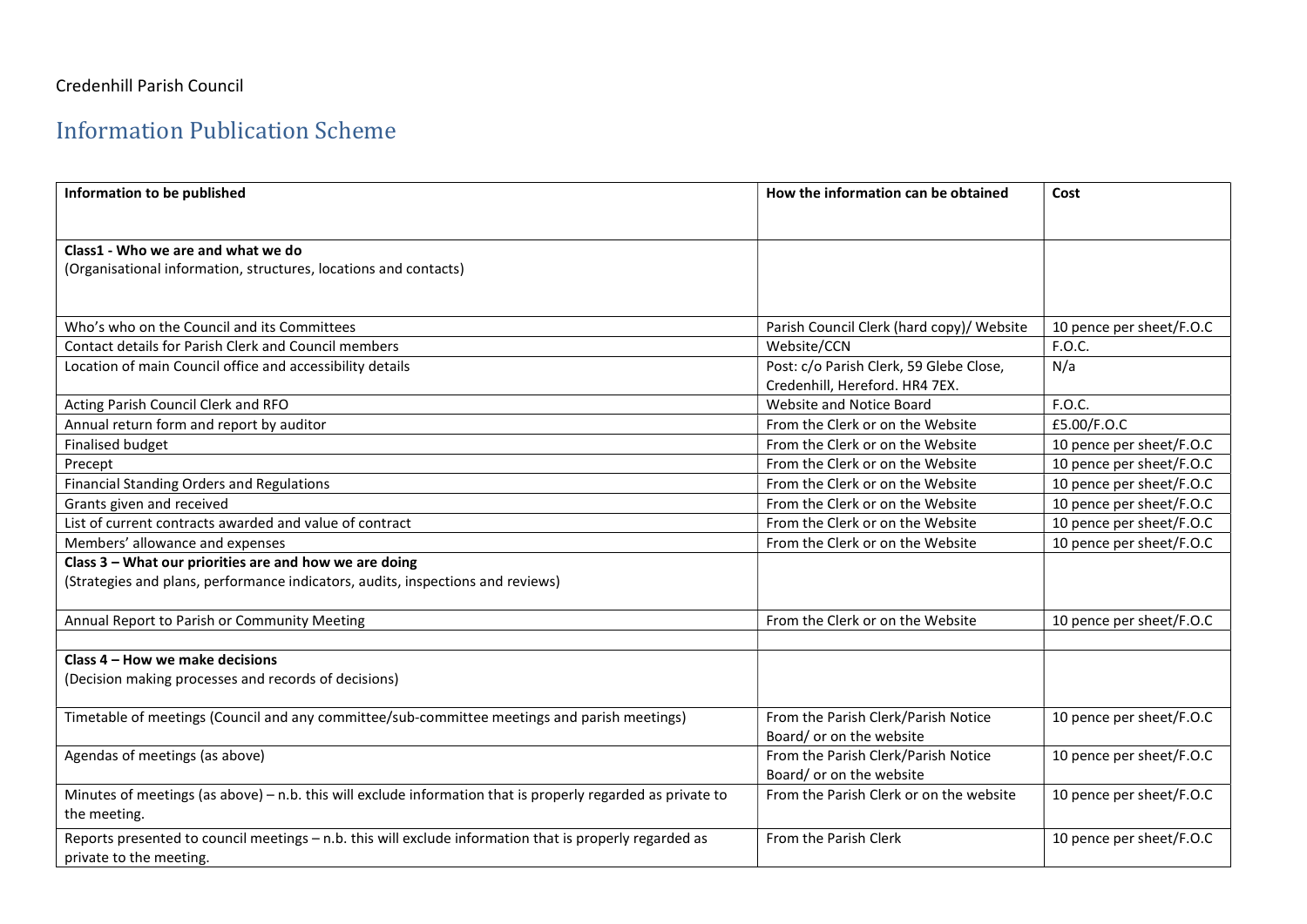| Responses to consultation papers                                                                        | From the Parish Clerk or on the website                     | 10 pence per sheet/F.O.C  |
|---------------------------------------------------------------------------------------------------------|-------------------------------------------------------------|---------------------------|
| Responses to planning applications                                                                      | From the Parish Clerk or Herefordshire<br>Council           | 10 pence per sheet/F.O.C  |
| Bye-laws                                                                                                | N/A                                                         |                           |
|                                                                                                         |                                                             |                           |
| Class 5 - Our policies and procedures                                                                   |                                                             |                           |
| (Current written protocols, policies and procedures for delivering our services and responsibilities)   |                                                             |                           |
| Policies and procedures for the provision of services and about the employment of staff:                |                                                             |                           |
| Internal policies relating to the delivery of services                                                  |                                                             |                           |
| Equality and diversity policy                                                                           |                                                             |                           |
| Health and safety policy                                                                                | Standard approved models                                    |                           |
| Recruitment policies                                                                                    |                                                             | 10 pence per sheet/F.O.C  |
| Policies and procedures for handling requests for information                                           |                                                             |                           |
| Complaints procedures (including those covering requests for information and operating the publication  |                                                             |                           |
| scheme)                                                                                                 |                                                             |                           |
| Information security policy                                                                             | As per Herefordshire Council - see their<br>website         | F.O.C.                    |
| Records management policies (records retention, destruction and archive)                                | As per Herefordshire Council - see their<br>website         | F.O.C.                    |
| Data protection policies                                                                                | <b>National Register</b>                                    | 10 pence per sheet        |
| Schedule of charges (for the publication of information)                                                | From the Parish Clerk                                       | 10 pence per sheet        |
| Class $6$ – Lists and Registers                                                                         | From Herefordshire Council                                  |                           |
| Currently maintained lists and registers only                                                           |                                                             |                           |
|                                                                                                         |                                                             |                           |
| Any publicly available register or list                                                                 | From Herefordshire Council                                  |                           |
| Assets register                                                                                         | From the Parish Clerk<br>(Hard copy, Website or email)      | 10 pence per sheet        |
| Register of members' interests                                                                          | From the Parish Clerk or Herefordshire's<br>Council website | 10 pence per sheet/F.O.C. |
| Register of gifts and hospitality                                                                       | From the Parish Clerk or Herefordshire's<br>Council website | 10 pence per sheet/F.O.C. |
|                                                                                                         |                                                             |                           |
| Class $7$ – The services we offer                                                                       | From the Parish Clerk                                       | 10 pence per sheet        |
| (Information about the services we offer, including leaflets, guidance and newsletters produced for the | (hard copy or website: some information                     |                           |
| public and businesses)                                                                                  | may only be available by inspection)                        |                           |
| Current information only                                                                                |                                                             |                           |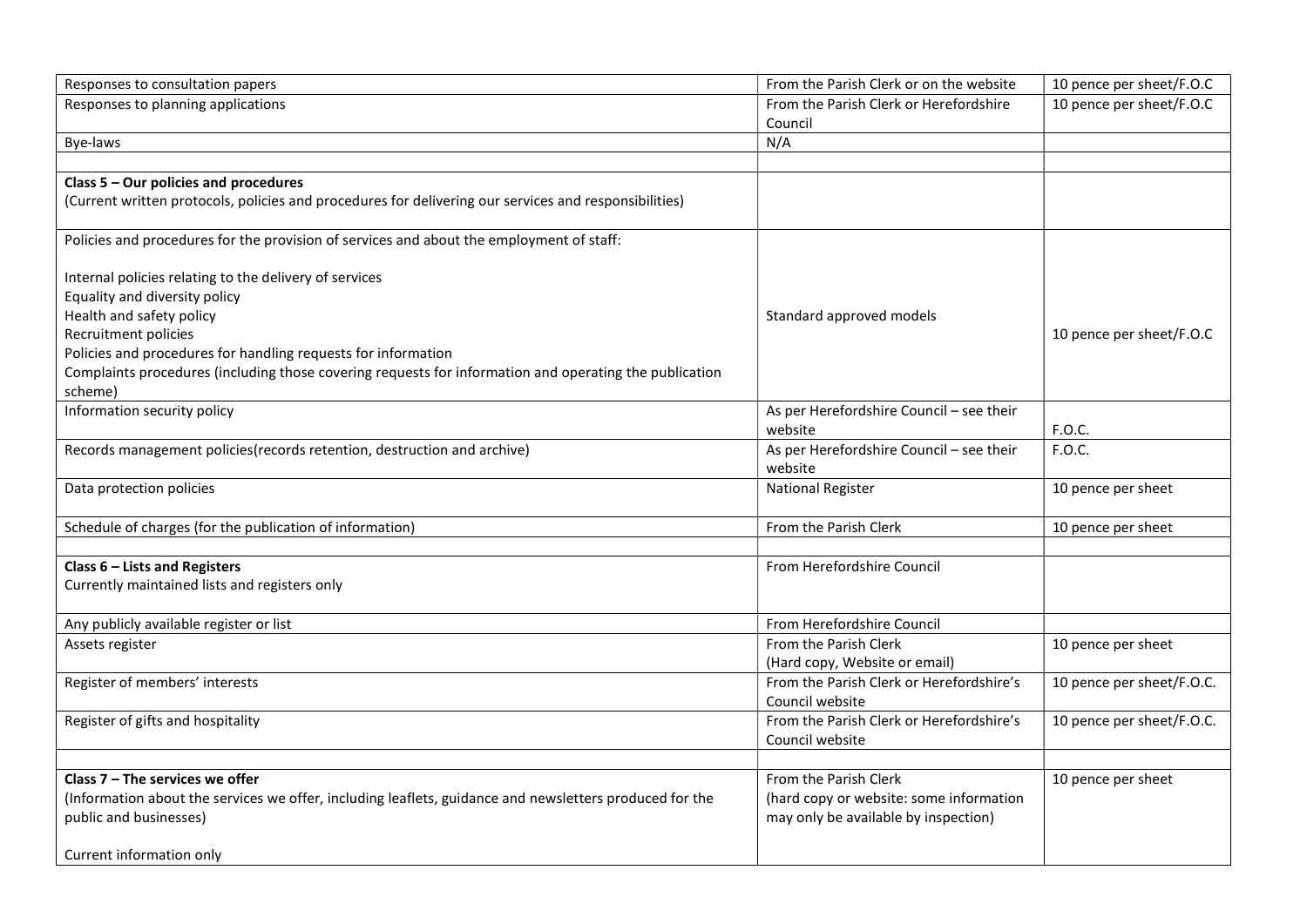| Allotments                                        | N/A |  |
|---------------------------------------------------|-----|--|
| Burial grounds and closed churchyards             | N/A |  |
| Community centres and village halls               | Yes |  |
| Parks, playing fields and recreational facilities | Yes |  |
| Seating, litter bins                              | Yes |  |
| <b>Bus shelters</b>                               | N/A |  |
| Markets                                           | N/A |  |

These Standing Orders were adopted by the Credenhill Parish Council at a meeting of the Council held on 18 May 2022.

Contact details: The Parish Clerk, 59 Glebe Close, Credenhill, Hereford. HR4 7EX. Telephone: 07956 447 056 E-mail: Clark@credenhill-pc.org.uk